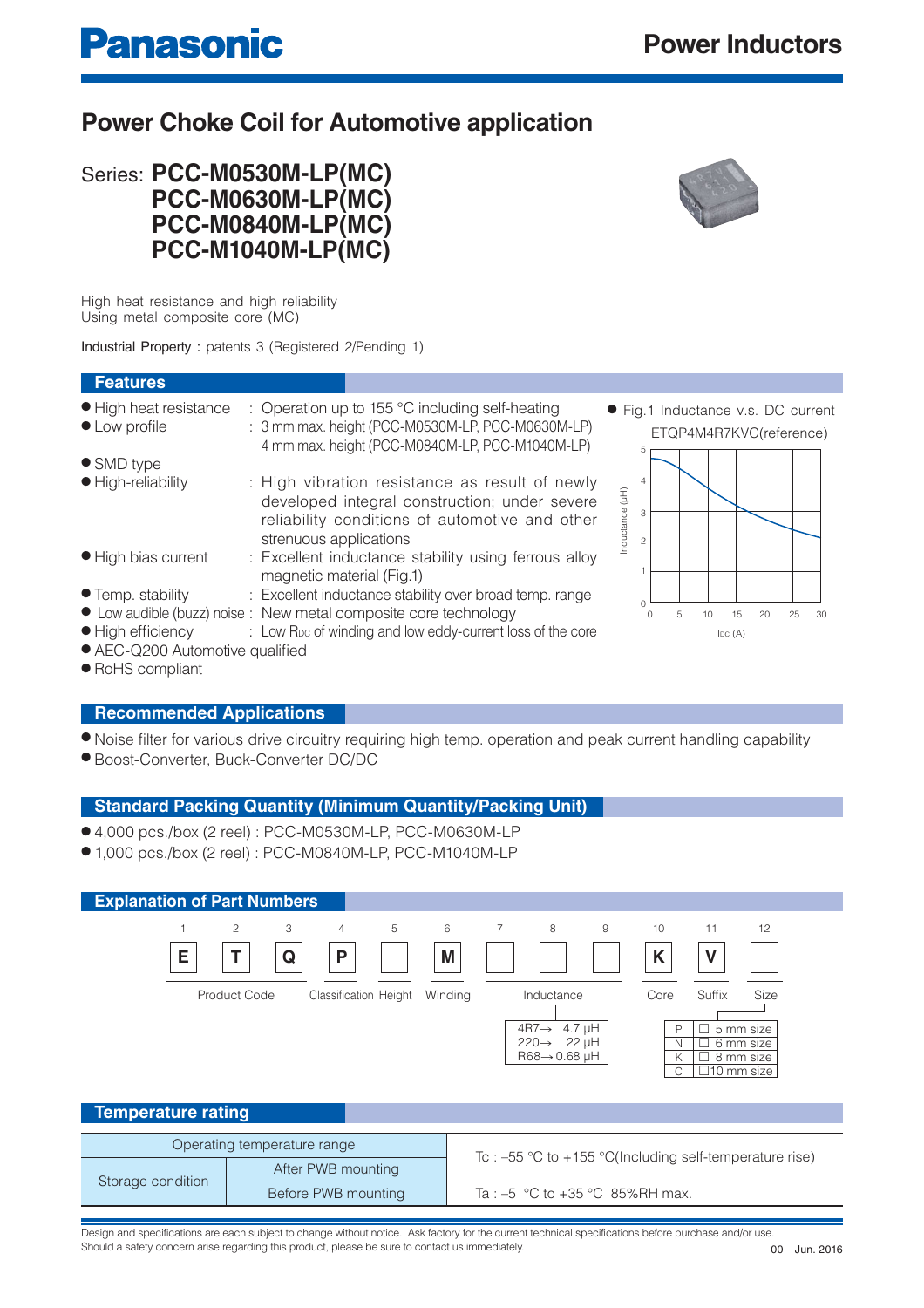#### 1. Series PCC-M0530M-LP (ETQP3M□□□KVP)

| <b>Standard Parts</b>                  |                      |       |               |                   |             |                         |                     |                        |
|----------------------------------------|----------------------|-------|---------------|-------------------|-------------|-------------------------|---------------------|------------------------|
|                                        |                      |       | Inductance *1 | DCR (at $20 °C$ ) | $(m\Omega)$ | Rated Current (Typ.: A) |                     |                        |
| <b>Series</b>                          | Part No.             | L0    | Tolerance     | Typ.              | Tolerance   |                         | $\triangle T = 40K$ | $\triangle$ L= $-30\%$ |
|                                        |                      | (µH)  | (% )          | (max.)            | (%)         | $(*\overline{2})$       | (*3)                | $(*4)$                 |
|                                        | ETQP3M100KVP         | 10.00 |               | 96 (105.6)        | ±10         | 2.4                     | 2.9                 | 4.2                    |
|                                        | <b>AETQP3M6R8KVP</b> | 6.80  |               | 65.7 (72.27)      |             | 2.9                     | 3.5                 | 6.1                    |
|                                        | AETQP3M4R7KVP        | 4.70  |               | 45.6 (50.16)      |             | 3.4                     | 4.1                 | 6.7                    |
| PCC-M0530M-LP                          | <b>AETQP3M3R3KVP</b> | 3.30  | ±20           | 27.3 (30.03)      |             | 4.4                     | 5.4                 | 8.0                    |
| $[5.5 \times 5.0 \times 3.0 \times 1]$ | <b>AETQP3M2R2KVP</b> | 2.20  |               | 20(22)            |             | 5.2                     | 6.3                 | 10.1                   |
|                                        | <b>AETQP3M1R5KVP</b> | 1.50  |               | 12 (13.2)         |             | 6.7                     | 8.1                 | 12.0                   |
|                                        | ETQP3M1R0KVP         | 1.00  |               | 9.6(10.56)        |             | 7.5                     | 9.0                 | 14.1                   |
|                                        | <b>AETQP3MR68KVP</b> | 0.68  |               | 7.6 (8.36)        |             | 8.4                     | 10.2                | 15.9                   |

(✽1) Measured at 100k Hz.

(✽2) DC current which causes temperature rise of 40K. Parts are soldered by reflow on four-layer PWB (1.6 mm FR4) and measured at room temperature. See also (✽5)

- (✽3) DC current which causes temperature rise of 40K. Parts are soldered by reflow on multilayer PWB with high heat dissipation performance. Note: Heat radiation constant are approx. 51 K/W measured on 5.5×5.0×3.0 mm case size. See also (✽5)
- (✽4) Saturation rated current : DC current which causes L(0) drop –30 %.

(✽5) Within a suitable application, the part's temperature depends on circuit design and certain heat dissipation conditions. This should be double checked in a worst case operation mode. In normal case, the max standard operating temperature of +155 °C should not be exceeded. For higher operating temperature conditions, please contact Panasonic representative in your area.

▲ Under development (Start of mass production : the 1st half of 2017) Please contact us for customized part no.

#### **Performance Characteristics (Reference)**

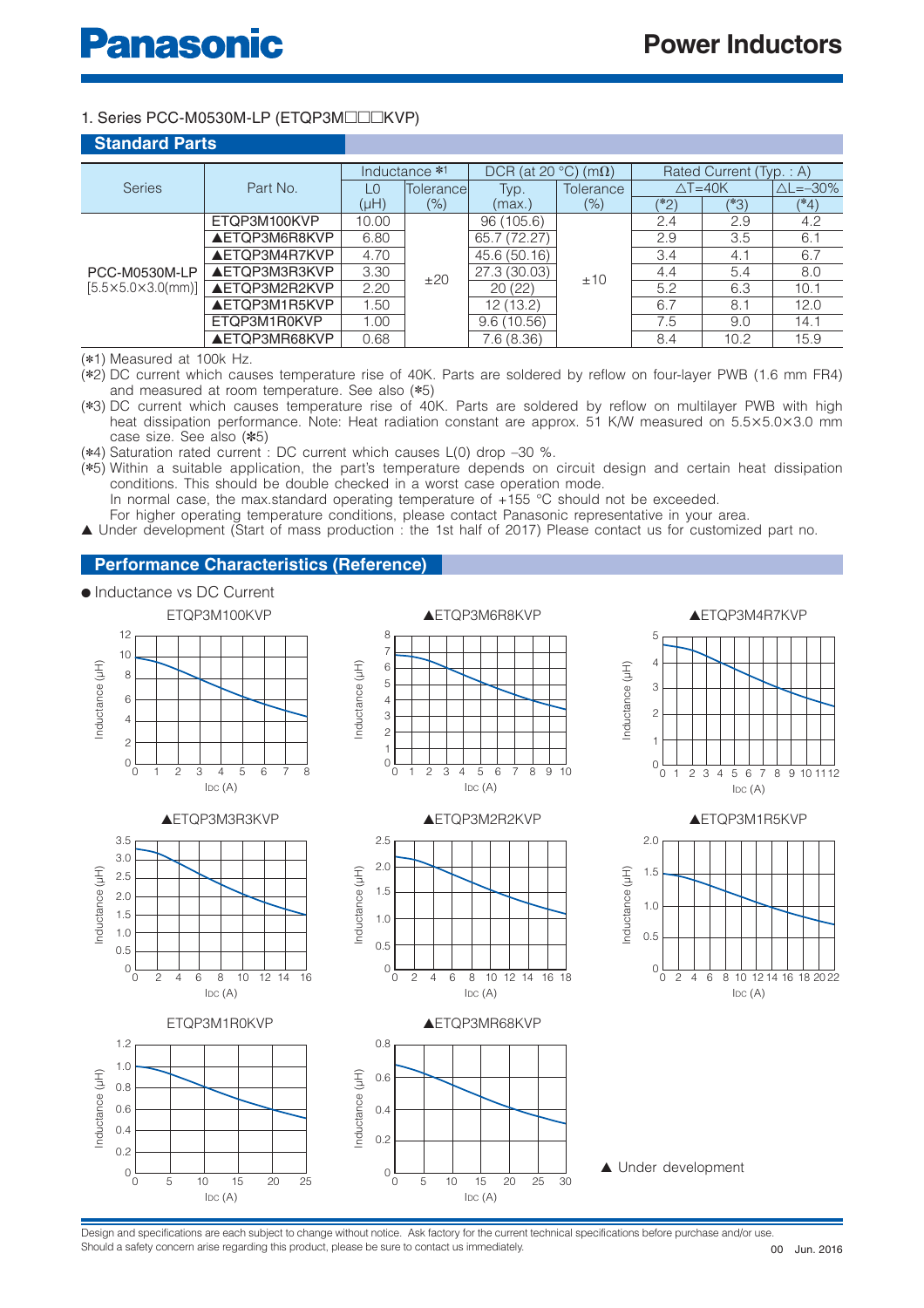#### **Performance Characteristics (Reference)**

● Case Temperature vs DC Current PWB condition A : Four-layer PWB (1.6 mm FR4), See also (<sup>\*2</sup>)





PWB condition B : Multilayer PWB with high heat dissipation performance. See also (✽ 3)





ETQP3M1R0KVP







▲ETQP3M1R5KVP



▲ETQP3MR68KVP



▲ Under development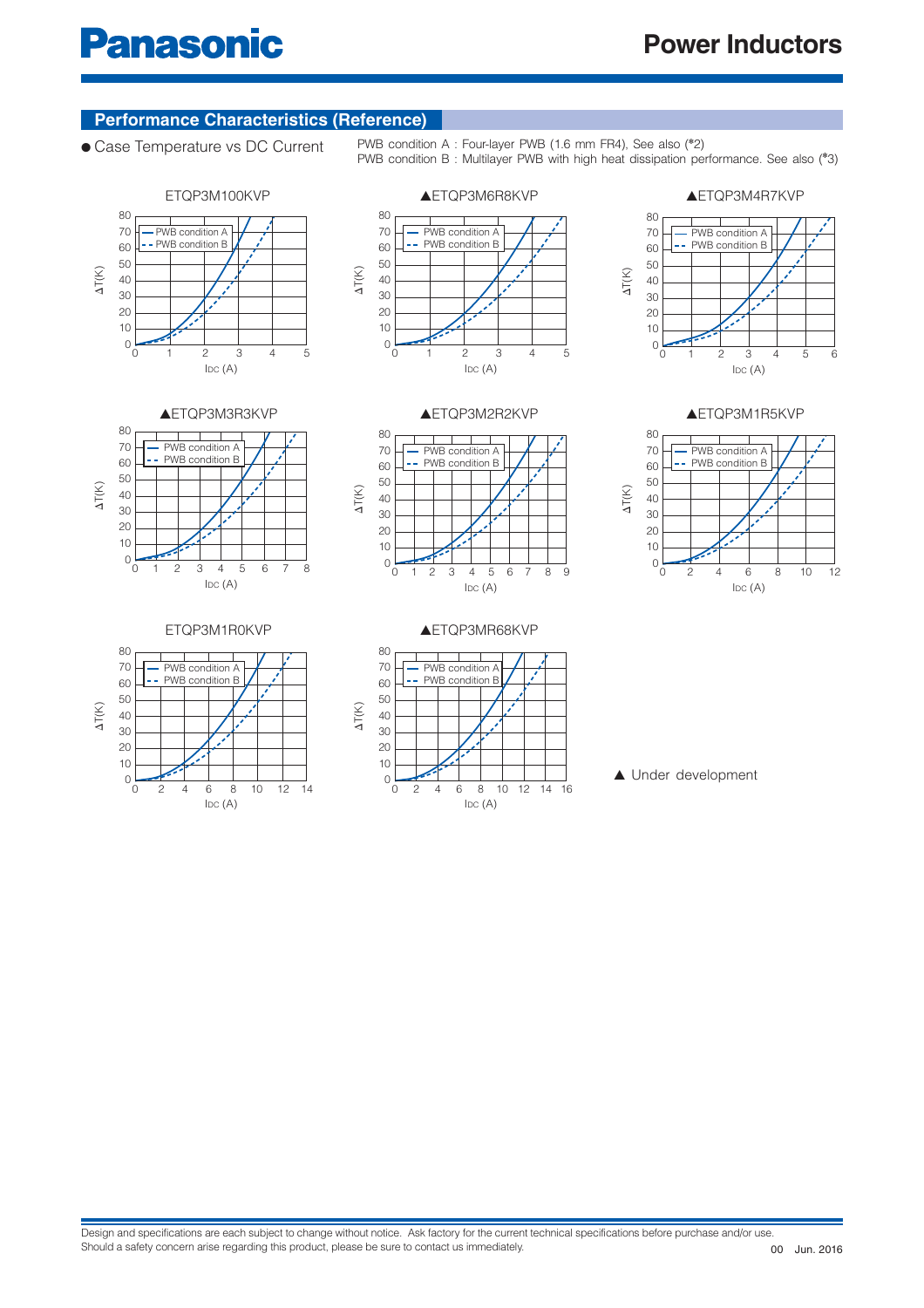#### 2. Series PCC-M0630M-LP (ETQP3M□□□KVN)

| <b>Standard Parts</b>              |                      |                               |               |                     |                  |                         |                     |                        |
|------------------------------------|----------------------|-------------------------------|---------------|---------------------|------------------|-------------------------|---------------------|------------------------|
|                                    |                      |                               | Inductance *1 | $DCR$ (at 20 $°C$ ) | $(m\Omega)$      | Rated Current (Typ.: A) |                     |                        |
| <b>Series</b>                      | Part No.             | $\overline{1}$ $\overline{0}$ | Tolerancel    | Typ.                | <b>Tolerance</b> |                         | $\triangle T = 40K$ | $\triangle$ L= $-30\%$ |
|                                    |                      | $(H\cup$                      | $(\% )$       | (max.)              | $(\% )$          | $(*2)$                  | (*3)                | $(*4)$                 |
|                                    | <b>AETQP3M220KVN</b> | 22.00                         |               | 128 (140.8)         |                  | 2.2                     | 2.7                 | 4.3                    |
|                                    | AETOP3M150KVN        | 15.00                         |               | 99.2(109.12)        | ±10              | 2.5                     | 3.0                 | 5.1                    |
|                                    | ETQP3M100KVN         | 10.00                         |               | 71 (78.1)           |                  | 2.9                     | 3.6                 | 6.1                    |
|                                    | ETOP3M6R8KVN         | 6.80                          |               | 45.6 (50.16)        |                  | 3.6                     | 4.5                 | 8.1                    |
| PCC-M0630M-LP                      | AETOP3M4R7KVN        | 4.70                          | ±20           | 29(31.9)            |                  | 4.6                     | 5.6                 | 9.8                    |
| $[6.5 \times 6.0 \times 3.0$ (mm)] | <b>AETOP3M3R3KVN</b> | 3.30                          |               | 24.1 (26.51)        |                  | 5.0                     | 6.7                 | 11.5                   |
|                                    | AETOP3M2R2KVN        | 2.20                          |               | 14.5 (15.95)        |                  | 6.5                     | 7.9                 | 12.8                   |
|                                    | <b>AETQP3M1R5KVN</b> | 1.50                          |               | 11 (12.1)           |                  | 7.4                     | 9.1                 | 14.2                   |
|                                    | <b>AETQP3M1R0KVN</b> | 1.00                          |               | 6.2(6.82)           |                  | 9.9                     | 12.1                | 16.0                   |
|                                    | <b>AETQP3MR68KVN</b> | 0.68                          |               | 5.2(5.72)           |                  | 10.8                    | 13.2                | 20.2                   |

(✽1) Measured at 100k Hz.

(✽2) DC current which causes temperature rise of 40K. Parts are soldered by reflow on four-layer PWB (1.6 mm FR4) and measured at room temperature. See also (✽5)

(✽3) DC current which causes temperature rise of 40K. Parts are soldered by reflow on multilayer PWB with high heat dissipation performance. Note: Heat radiation constant are approx. 44 K/W measured on 6.5×6.0×3.0 mm case size. See also (✽5)

(✽4) Saturation rated current : DC current which causes L(0) drop –30 %.

(✽5) Within a suitable application, the part's temperature depends on circuit design and certain heat dissipation conditions. This should be double checked in a worst case operation mode.

In normal case, the max standard operating temperature of  $+155$  °C should not be exceeded.

For higher operating temperature conditions, please contact Panasonic representative in your area. ▲ Under development (Start of mass production : the 1st half of 2017) Please contact us for customized part no.

#### **Performance Characteristics (Reference)**

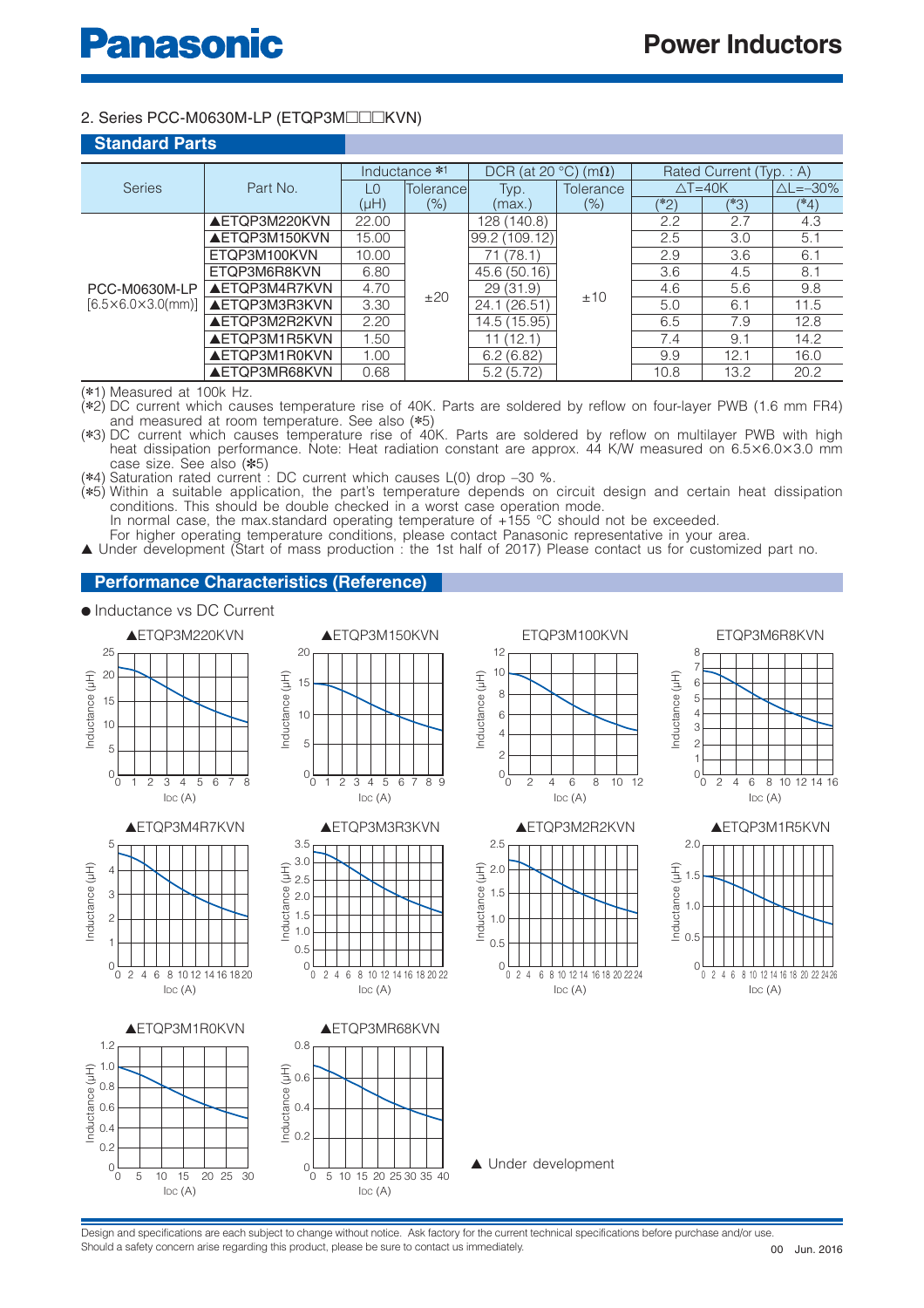# **Panasonic**

### **Performance Characteristics (Reference)**

● Case Temperature vs DC Current PWB condition A : Four-layer PWB (1.6 mm FR4), See also (<sup>\*2</sup>)

PWB condition B : Multilayer PWB with high heat dissipation performance. See also (✽ 3)

ETQP3M100KVN





















#### ▲ETQP3M1R0KVN





▲ Under development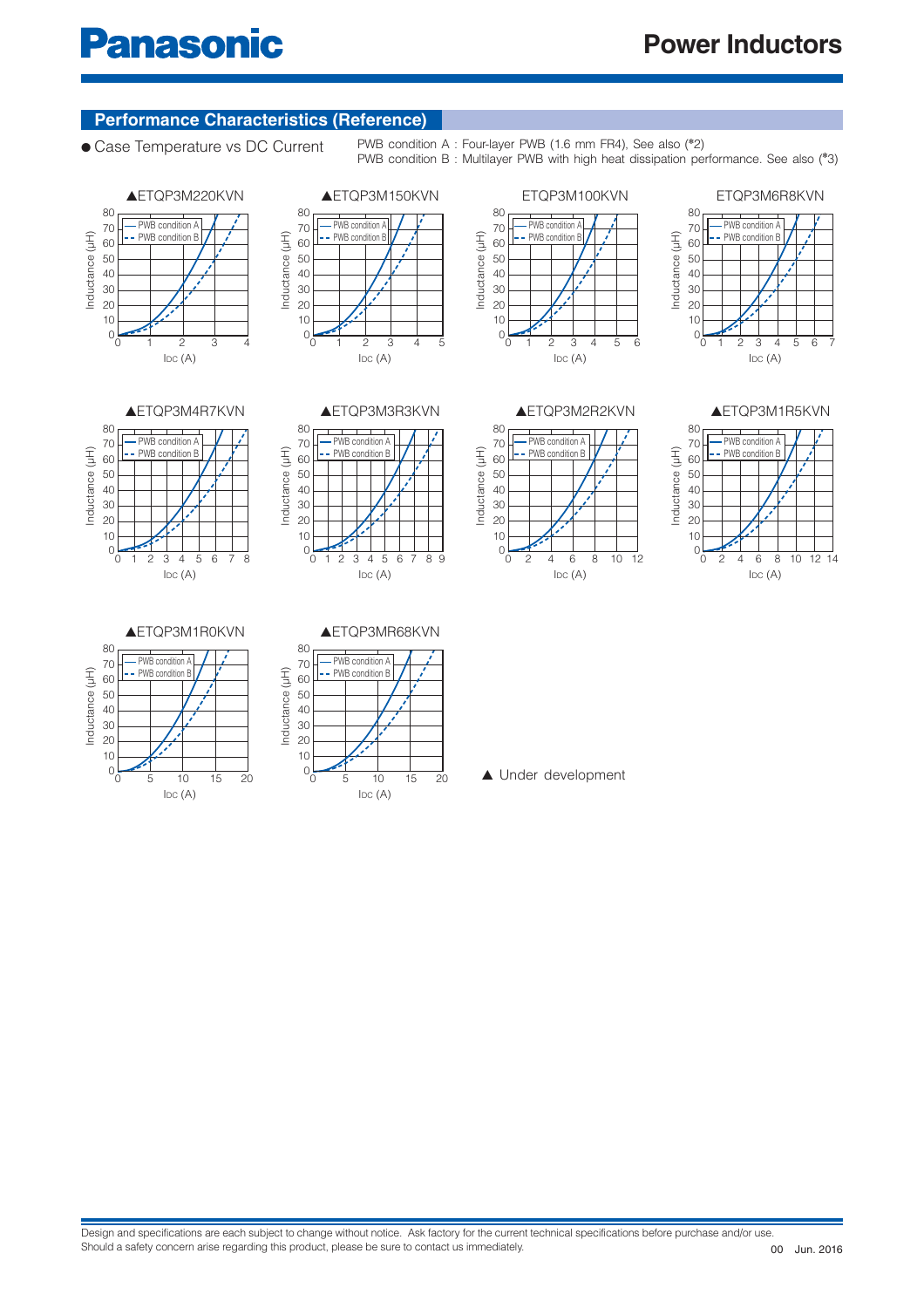#### 3. Series PCC-M0840M-LP (ETQP4M□□□KVK)

| <b>Standard Parts</b>              |                      |          |               |                     |                  |                         |      |                        |
|------------------------------------|----------------------|----------|---------------|---------------------|------------------|-------------------------|------|------------------------|
|                                    |                      |          | Inductance *1 | $DCR$ (at 20 $°C$ ) | $(m\Omega)$      | Rated Current (Typ.: A) |      |                        |
| <b>Series</b>                      | Part No.             | L0       | Tolerance     | Typ.                | <b>Tolerance</b> | $\triangle T = 40K$     |      | $\triangle$ L= $-30\%$ |
|                                    |                      | $(H\cup$ | $(\% )$       | (max.)              | $(\% )$          | $(*2)$                  | (*3) | (*4)                   |
|                                    | AETQP4M220KVK        | 22.00    |               | 76.3 (83.93)        |                  | 3.3                     | 3.8  | 6.7                    |
|                                    | <b>AETQP4M150KVK</b> | 15.00    | ±20           | 55(60.5)            | ±10              | 3.8                     | 4.5  | 7.7                    |
|                                    | <b>AETQP4M100KVK</b> | 10.00    |               | 41.6 (45.76)        |                  | 4.4                     | 5.2  | 9.1                    |
|                                    | <b>AETOP4M6R8KVK</b> | 6.80     |               | 23.5 (25.85)        |                  | 5.9                     | 6.9  | 11.0                   |
| PCC-M0840M-LP                      | ETQP4M4R7KVK         | 4.70     |               | 16.1 (17.71)        |                  | 7.1                     | 8.3  | 15.1                   |
| $[8.5 \times 8.0 \times 4.0$ (mm)] | <b>AETQP4M3R3KVK</b> | 3.30     |               | 14 (15.4)           |                  | 7.6                     | 8.9  | 17.4                   |
|                                    | AETOP4M2R2KVK        | 2.20     |               | 8.5(9.35)           |                  | 9.8                     | 11.4 | 20.4                   |
|                                    | <b>AETOP4M1R5KVK</b> | 1.50     |               | 4.9(5.39)           |                  | 12.8                    | 15.1 | 22.5                   |
|                                    | <b>AETQP4M1R0KVK</b> | 1.00     |               | 3.7(4.07)           |                  | 14.8                    | 17.3 | 24.4                   |
|                                    | <b>AETQP4MR68KVK</b> | 0.68     |               | 2.9(3.19)           |                  | 16.7                    | 19.6 | 29.0                   |

(✽1) Measured at 100k Hz.

(✽2) DC current which causes temperature rise of 40K. Parts are soldered by reflow on four-layer PWB (1.6 mm FR4) and measured at room temperature. See also (✽5)

(✽3) DC current which causes temperature rise of 40K. Parts are soldered by reflow on multilayer PWB with high heat dissipation performance. Note: Heat radiation constant are approx. 36 K/W measured on 8.5×8.0×4.0 mm case size. See also (✽5)

(✽4) Saturation rated current : DC current which causes L(0) drop –30 %.

(✽5) Within a suitable application, the part's temperature depends on circuit design and certain heat dissipation conditions. This should be double checked in a worst case operation mode.

In normal case, the max standard operating temperature of  $+155$  °C should not be exceeded.

For higher operating temperature conditions, please contact Panasonic representative in your area. ▲ Under development (Start of mass production: the 2nd half of 2017) Please contact us for customized part no.

#### **Performance Characteristics (Reference)**

#### ● Inductance vs DC Current

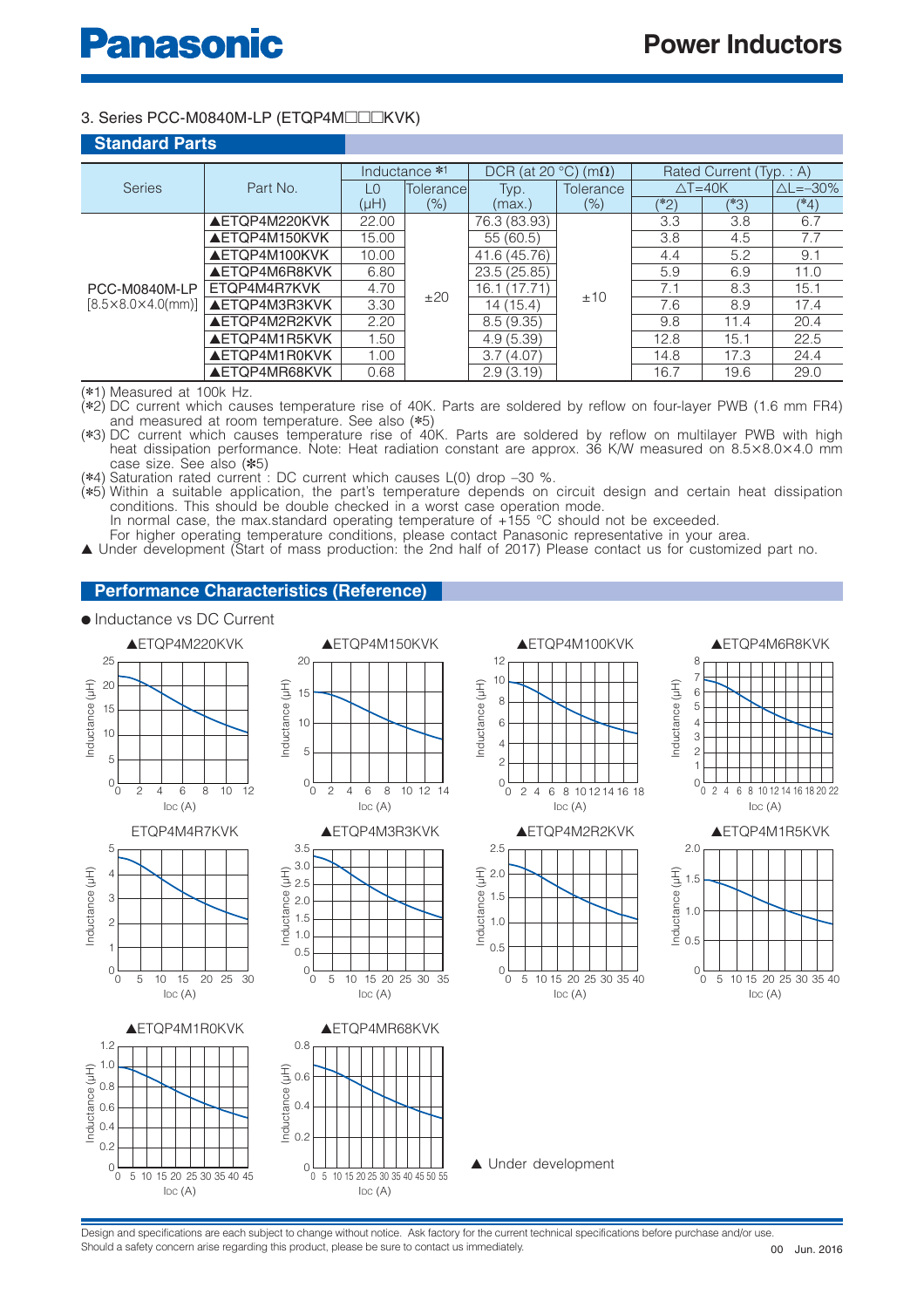#### **Performance Characteristics (Reference)**

● Case Temperature vs DC Current PWB condition A : Four-layer PWB (1.6 mm FR4), See also (<sup>\*2</sup>)

Inductance (µH)

Inductance (µH)

50

70 60 80

 $0\frac{1}{2}$ 

PWB condition B : Multilayer PWB with high heat dissipation performance. See also (✽ 3)













 $IDC(A)$ 

PWB condition PWB condition B

▲ETQP4M100KVK

1 2 3 4 5 6 7 8



 $PWB$  condition  $A$ PWB condition B

▲ETQP4M6R8KVK

50

70 60

80



#### ▲ETQP4M1R0KVK





▲ Under development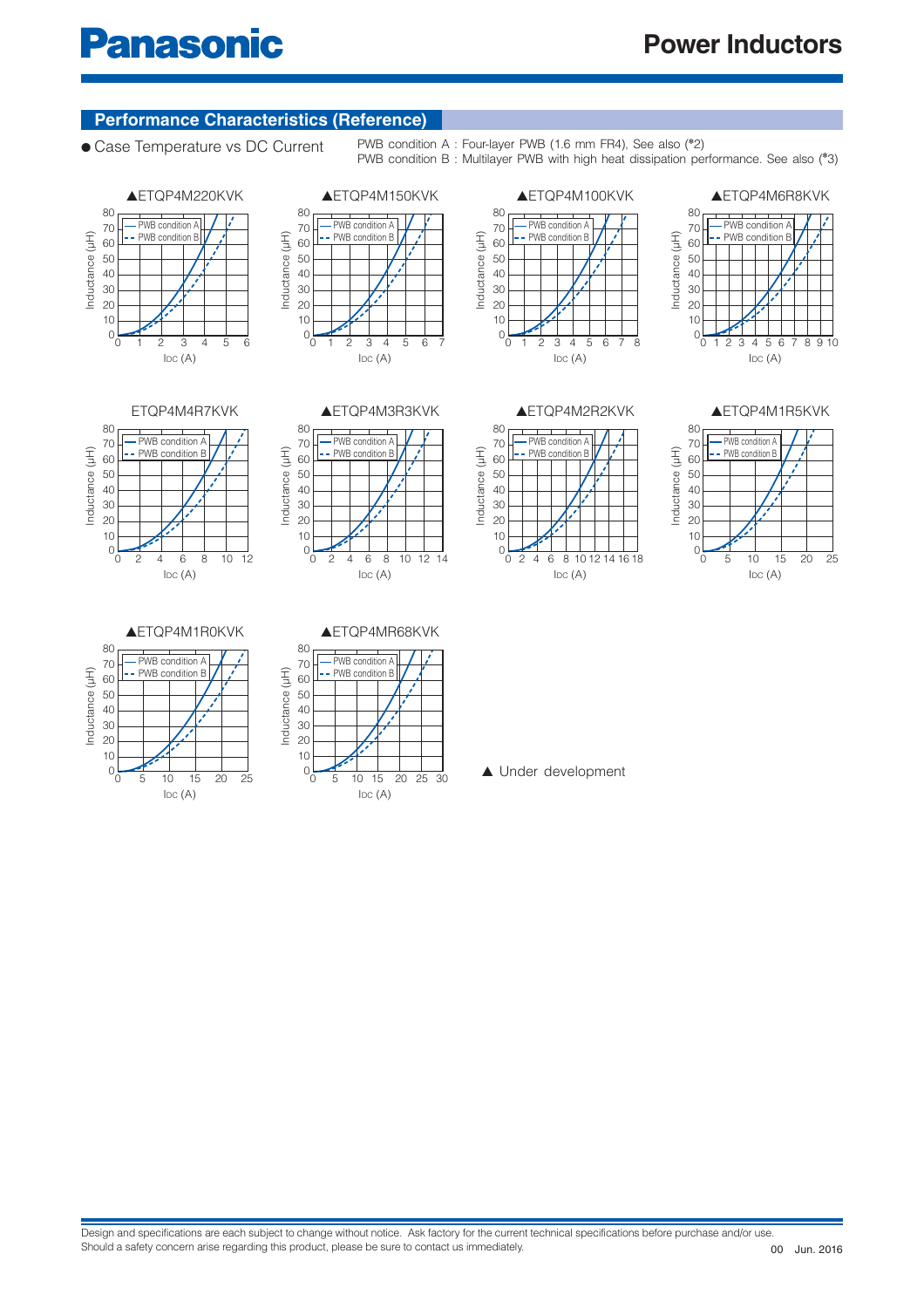#### 4. Series PCC-M1040M-LP (ETQP4M□□□KVC)

| <b>Standard Parts</b>                |                      |                               |               |                     |             |                         |        |                        |
|--------------------------------------|----------------------|-------------------------------|---------------|---------------------|-------------|-------------------------|--------|------------------------|
|                                      |                      |                               | Inductance *1 | $DCR$ (at 20 $°C$ ) | $(m\Omega)$ | Rated Current (Typ.: A) |        |                        |
| <b>Series</b>                        | Part No.             | $\overline{1}$ $\overline{0}$ | Tolerance     | Typ.                | Tolerance   | $\triangle T = 40K$     |        | $\triangle$ L= $-30\%$ |
|                                      |                      | (HH)                          | $(\% )$       | (max.)              | $(\% )$     | $(*2)$                  | $(*3)$ | $(*4)$                 |
|                                      | AETQP4M470KVC        | 47.00                         |               | 132 (145.2)         |             | 2.8                     | 3.4    | 4.7                    |
|                                      | AETQP4M330KVC        | 33.00                         |               | 84.6 (93.06)        | ±10         | 3.4                     | 4.2    | 5.6                    |
|                                      | AETOP4M220KVC        | 22.00                         |               | 60(66)              |             | 4.1                     | 5.0    | 7.4                    |
|                                      | AETQP4M150KVC        | 15.00                         |               | 37(40.7)            |             | 5.2                     | 6.3    | 9.2                    |
| PCC-M1040M-LP                        | AETOP4M100KVC        | 10.00                         |               | 25.4 (27.94)        |             | 6.3                     | 7.6    | 10.8                   |
| $[10.7 \times 10.0 \times 4.0$ (mm)] | AETQP4M6R8KVC        | 6.80                          | ±20           | 18.5 (20.35)        |             | 7.4                     | 8.9    | 12.1                   |
|                                      | AETQP4M4R7KVC        | 4.70                          |               | 11.8 (12.98)        |             | 9.2                     | 11.2   | 13.9                   |
|                                      | <b>AETQP4M3R3KVC</b> | 3.30                          |               | 9.4(10.34)          |             | 10.3                    | 12.6   | 17.1                   |
|                                      | AETOP4M2R2KVC        | 2.20                          |               | 6.8(7.48)           |             | 12.1                    | 14.8   | 21.0                   |
|                                      | AETQP4M1R5KVC        | 1.50                          |               | 4.9(5.39)           |             | 14.3                    | 17.4   | 25.0                   |
|                                      | AETQP4M1R0KVC        | 1.00                          |               | 2.6(2.86)           |             | 19.6                    | 23.9   | 34.6                   |

(✽1) Measured at 100k Hz.

(✽2) DC current which causes temperature rise of 40K. Parts are soldered by reflow on four-layer PWB (1.6 mm FR4) and measured at room temperature. See also (✽5)

(✽3) DC current which causes temperature rise of 40K. Parts are soldered by reflow on multilayer PWB with high heat dissipation performance. Note: Heat radiation constant are approx. 27 K/W measured on 10.7×10.0×4.0 mm case size. See also (✽5)

(✽4) Saturation rated current : DC current which causes L(0) drop –30 %.

(✽5) Within a suitable application, the part's temperature depends on circuit design and certain heat dissipation conditions. This should be double checked in a worst case operation mode.

In normal case, the max standard operating temperature of +155 °C should not be exceeded.

For higher operating temperature conditions, please contact Panasonic representative in your area. ▲ Under development (Start of mass production: the 2nd half of 2017) Please contact us for customized part no.

#### **Performance Characteristics (Reference)**

#### ● Inductance vs DC Current

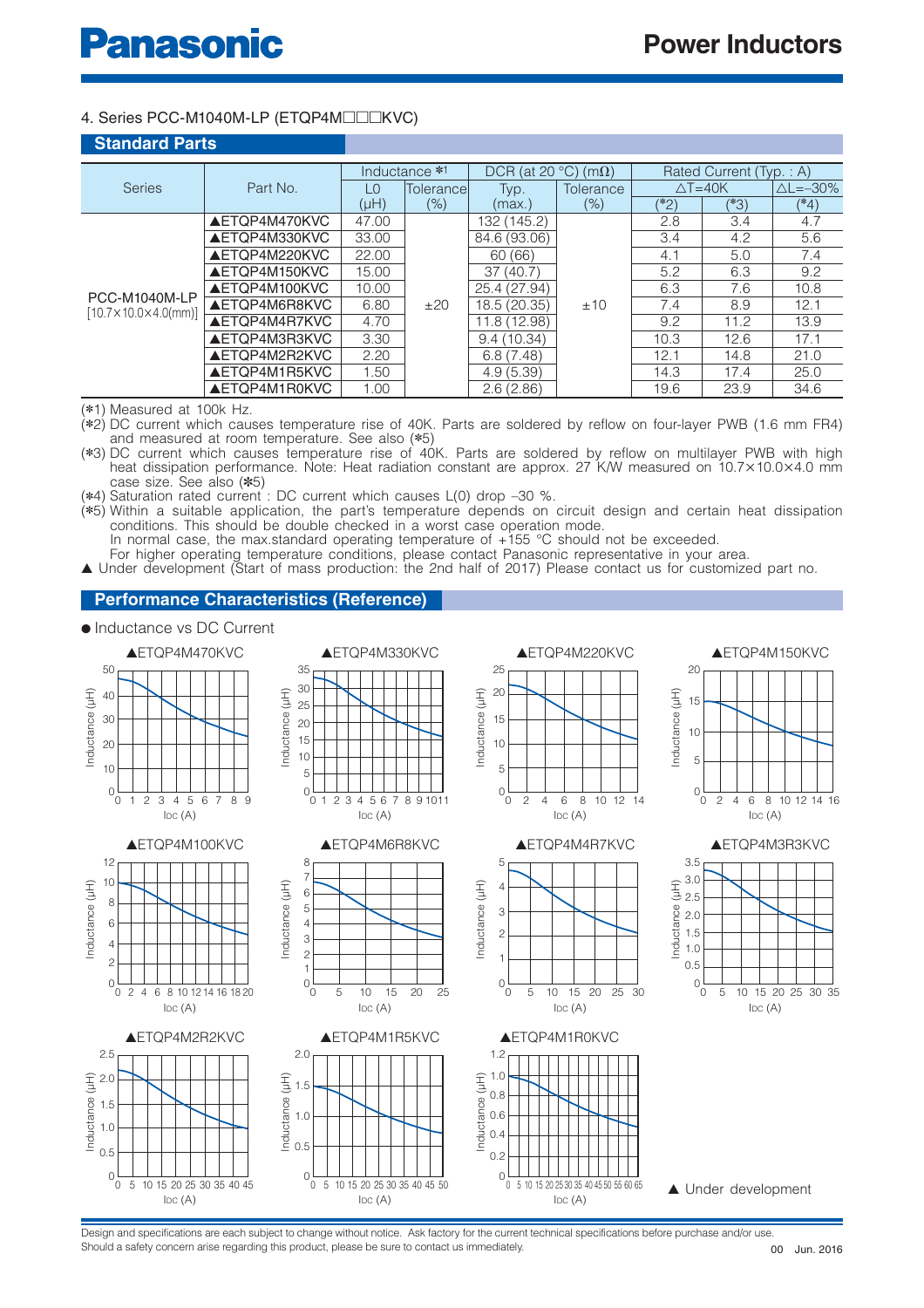#### **Performance Characteristics (Reference)**

● Case Temperature vs DC Current PWB condition A : Four-layer PWB (1.6 mm FR4), See also (<sup>\*2</sup>)

PWB condition B : Multilayer PWB with high heat dissipation performance. See also (✽ 3)







Inductance (µH)

nductance (µH)

50

70 60 80

 $0<sub>0</sub>$ 





PWB condition A PWB condition B

 $IDC(A)$ 

 $2$  4 6 8 10 12 14 16





 $IDC(A)$ 

PWB condition A **PWB** condition **B** 

▲ETQP4M2R2KVC

0 10 20 5 15 25

Inductance (µH)

Inductance (µH)

 $\overline{0}$ 

50

70 60 80









▲ Under development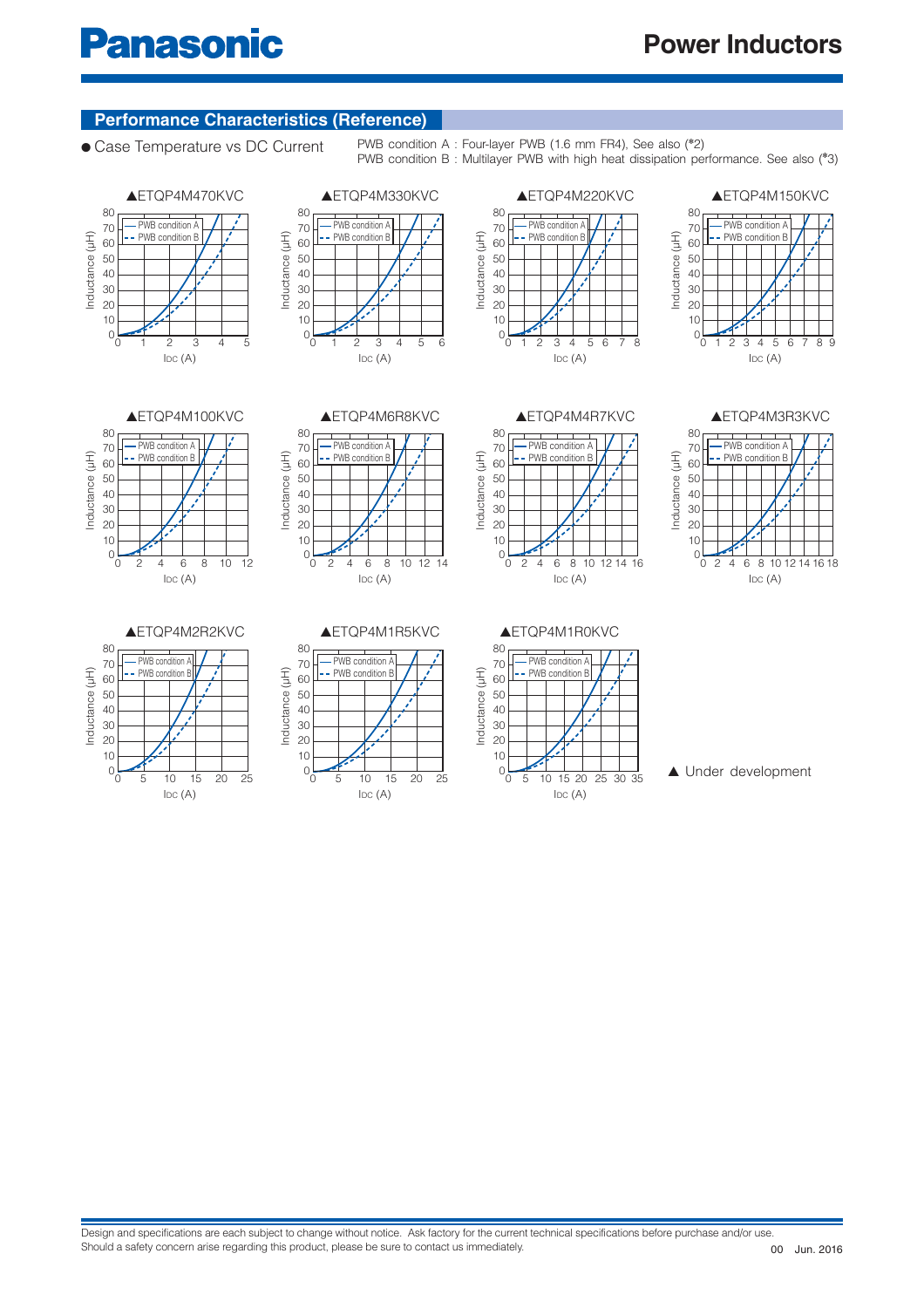#### **Dimensions in mm (not to scale)**

Dimensional tolerance unless noted : +0.5



Series PCC-M0630M-LP (ETQP3M□□□KVN)





Series PCC-M1040M-LP (ETQP4M□□□✽ KVC)



Series PCC-M0840M-LP (ETQP4M□□□KVK)

✽ Exemption "1R0"



#### Series PCC-M1040M-LP (ETQP4M1R0KVC)

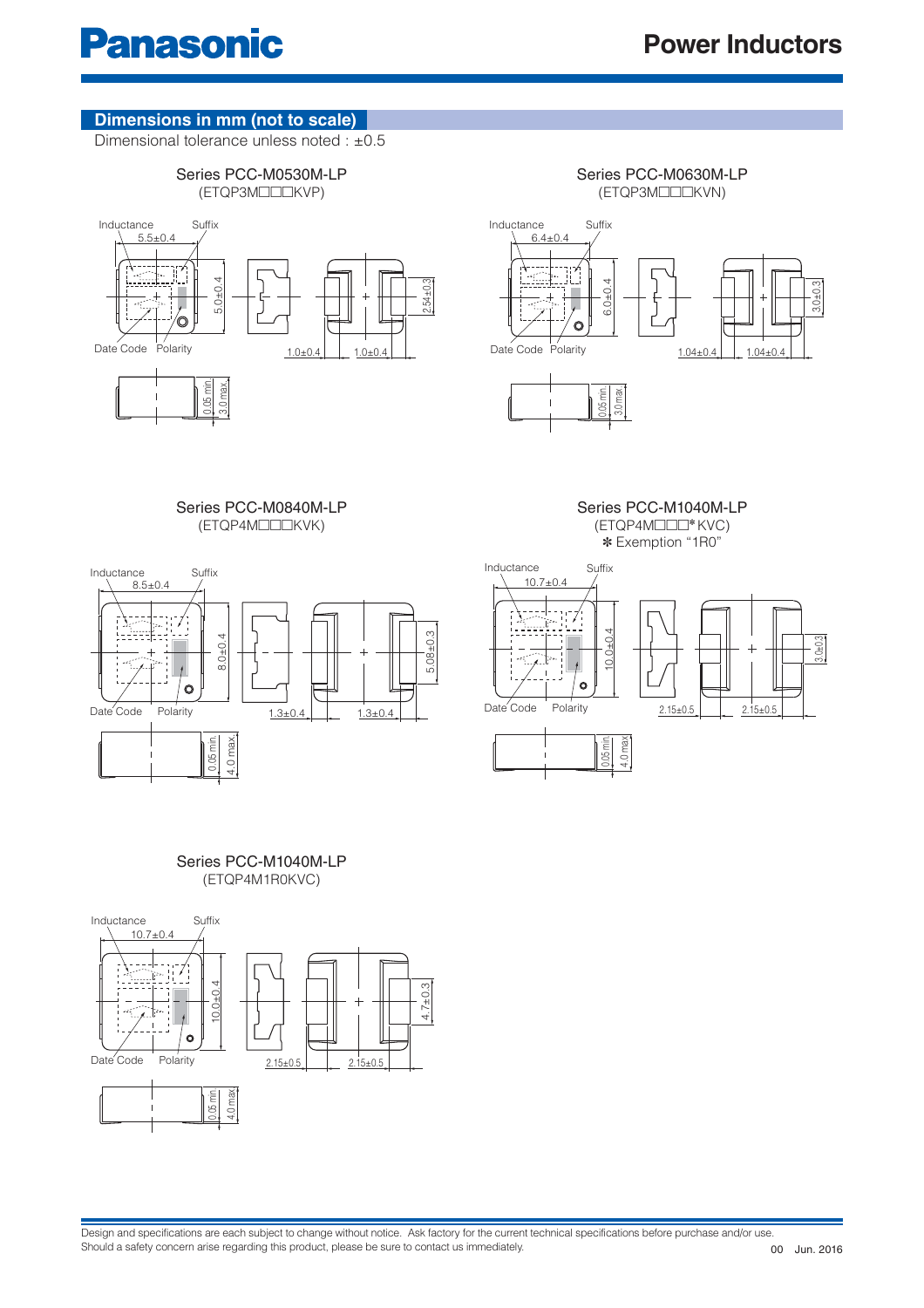#### **Recommended Land Pattern in mm (not to scale)**

Dimensional tolerance unless noted : +0.5

#### Series PCC-M0530M-LP (ETQP3M□□□KVP)



Don't wire on the pattern on shaded portion the PWB. Series PCC-M0630M-LP (ETQP3M□□□KVN)

Series PCC-M0840M-LP (ETQP4M□□□KVK)



The same as the left. The same as the left.

Series PCC-M1040M-LP (ETQP4M□□□✽ KVC)

✽ Exemption "1R0"



on shaded portion the PWB.

#### Series PCC-M1040M-LP (ETQP4M1R0KVC)

8.255

3.429  $\subset$ 



■ As for Soldering Conditions and Safety Precautions  **(Power Choke Coils for Automotive application),**

Please see Data Files